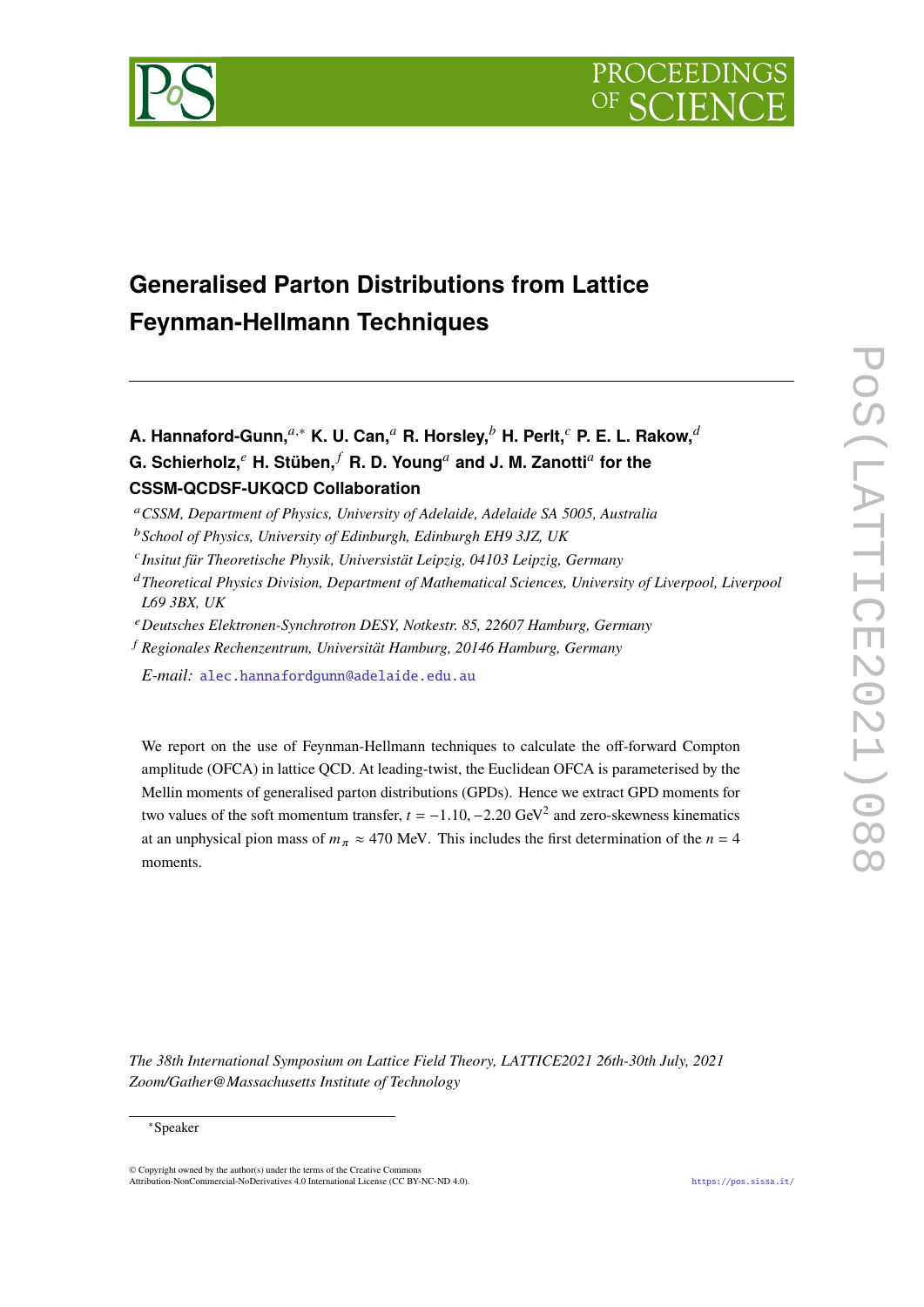

<span id="page-1-0"></span>**Figure 1:** The Feynman diagram for off-forward Compton scattering  $\gamma^*(q)N(P) \to \gamma^*(q')N(P')$ .

# **1. Introduction**

Generalised parton distributions (GPDs)  $[1-3]$  $[1-3]$  are observables that contain a staggering amount of hadronic information, including the spatial distribution [\[4\]](#page-6-2) and spin structure [\[2\]](#page-6-3) of constituent quarks and gluons, and the pressure distributions within hadrons [\[5\]](#page-6-4). However, experimental probes of GPDs are fraught with difficulties. In particular, global fits require assumptions about the functional form of GPDs that are beyond our current understanding [\[6\]](#page-6-5). For this reason, there has been strong interest in lattice QCD studies of GPDs. Historically, lattice studies have been limited to their lowest Mellin moments; the highest calculated so far are the  $n = 3$  moments [\[7](#page-6-6)[–11\]](#page-6-7). More recently, there has been a great deal of interest in calculating parton distributions from equal-time, non-local correlators in lattice QCD [\[12,](#page-6-8) [13\]](#page-6-9), including calculations of quasi-GPDs [\[14–](#page-6-10)[16\]](#page-7-0).

Here, we report on a lattice QCD calculation of the off-forward Compton amplitude (OFCA),

<span id="page-1-1"></span>
$$
T^{\mu\nu} \equiv i \int d^4 z e^{\frac{i}{2}(q+q')\cdot z} \langle P'|T\{j^{\mu}(z/2)j^{\nu}(-z/2)\}|P\rangle, \tag{1.1}
$$

which describes the process of nucleon-photon scattering:  $\gamma^*(q)N(P) \to \gamma^*(q')N(P')$ , with  $q_{\mu} \neq q'_{\mu}$  (see Figure [1\)](#page-1-0). At high energies ( $|q^2|$  and/or  $|q'^2| \gg \Lambda_{\text{QCD}}^2$ ), this amplitude is dominated by a convolution of GPDs [\[2\]](#page-6-3). Therefore, we can use a lattice calculation of this amplitude to determine GPD-related quantities.

The method we use to calculate the OFCA is an extension of Feynman-Hellmann methods, which have previously been used to calculate the *forward* Compton amplitude [\[17](#page-7-1)[–21\]](#page-7-2), and offforward elastic form factors [\[22\]](#page-7-3). This involves computing nucleon propagators in the presence of weakly-coupled background fields. By isolating the contribution that is quadratic in this coupling, we can calculate four-point functions. As such, Feynman-Hellmann methods provide a realistic alternative to the direct computation of four-point functions.

The numerical results presented here are at the  $SU(3)$  flavour symmetric point and a largerthan-physical pion mass [\[23\]](#page-7-4). In terms of kinematics, we are at the zero-skewness point, which is not accessible to experiment but is the limit in which GPDs encode spatial distributions of quarks [\[4\]](#page-6-2). Moreover, we calculate two values of the soft momentum transfer,  $t = -1.10, -2.20 \text{ GeV}^2$ , with a hard momentum transfer of  $\overline{Q}^2 \approx 6 - 7 \text{ GeV}^2$ .

For this preliminary calculation, we consider this hard scale sufficiently large to assume that the extracted amplitude is dominated by its GPD contributions. Therefore, we also present Mellin moment fits, which we interpret as GPD moments. This includes the first determination of the  $n = 4$ moments. A more detailed discussion of the work presented here can be found in Ref. [\[24\]](#page-7-5).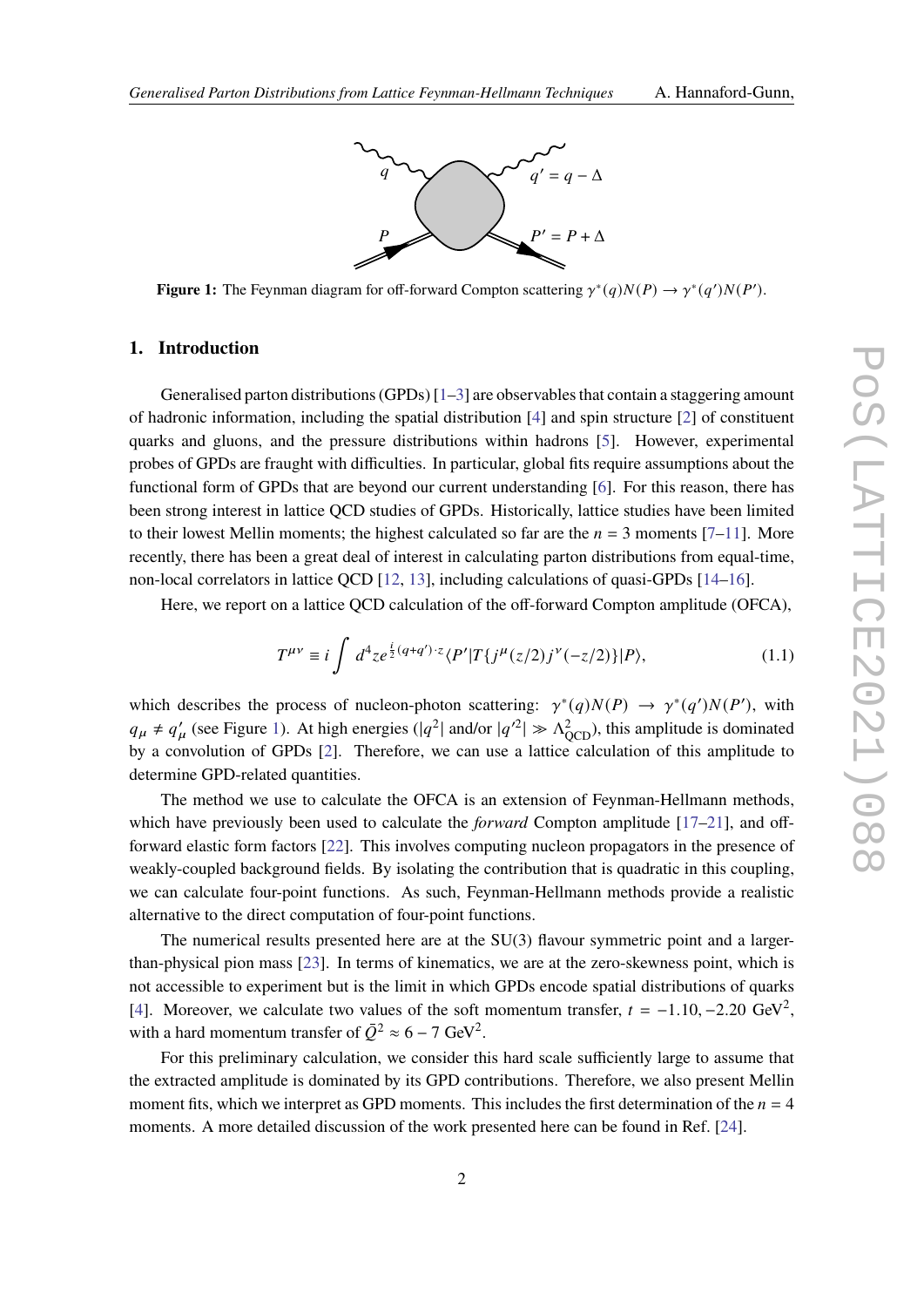<span id="page-2-2"></span>

**Figure 2:** Left: the Euclidean time dependence of the ratio defined in Eq. [\(2.4\)](#page-3-0), with a linear fit  $f(\tau) = a\tau + b$ . Right: after fitting in Euclidean time, we demonstrate that the  $\lambda^2$  term is dominant by fitting  $g(\lambda) = b\lambda^2$ .

#### **2. Feynman-Hellmann Methods**

In this section we will give a brief derivation of the Feynman-Hellmann relation that allows us to access the OFCA. We start with the perturbed quark propagators that we calculate:

$$
S_{\vec{\lambda}} = \left[\underbrace{M}_{\text{fermion matrix}} - \underbrace{\lambda_1 \mathcal{J}_3(\vec{q}_1) - \lambda_2 \mathcal{J}_3(\vec{q}_2)}_{\text{background fields}}\right]^{-1} = \underbrace{M^{-1}}_{\text{unperturbed}} + \sum_{i} \lambda_i \underbrace{M^{-1} \mathcal{J}_3(\vec{q}_i) M^{-1}}_{\text{three-point}}
$$
\n
$$
+ \sum_{i,j} \lambda_i \lambda_j \underbrace{M^{-1} \mathcal{J}_3(\vec{q}_i) M^{-1} \mathcal{J}_3(\vec{q}_j) M^{-1}}_{\text{four-point}} + \dots \tag{2.1}
$$

Here, our couplings,  $\lambda_{1,2}$ , are small, and  $\vec{q}_1 \neq \vec{q}_2$  are our inserted momenta. We choose our perturbing matrices to be  $[\mathcal{J}_3(\vec{q}_j)]_{n,m} = \delta_{x_n,x_m} 2 \cos(\vec{q}_j \cdot \vec{x}_n) i \gamma_3$ .

Taking a mixed, second-order derivative gives

<span id="page-2-0"></span>
$$
\left. \frac{\partial^2}{\partial \lambda_1 \partial \lambda_2} S_{\vec{\lambda}} \right|_{\vec{\lambda}=0} = M^{-1} \mathcal{J}_3(\vec{q}_1) M^{-1} \mathcal{J}_3(\vec{q}_2) M^{-1} + (1 \leftrightarrow 2), \tag{2.2}
$$

which is a four-point function with momentum transfer.

We can insert these quark propagators either as up or down quarks into a nucleon propagator:

$$
\mathcal{G}_{\vec{\lambda}}^d \simeq \langle S^u S^u S_{\vec{\lambda}}^d \rangle, \quad \mathcal{G}_{\vec{\lambda}}^u \simeq \langle S_{\vec{\lambda}}^u S_{\vec{\lambda}}^u S^d \rangle,
$$

where we have suppressed the spin and flavour structure of the nucleon propagators.

<span id="page-2-1"></span>Then, as in Eq. [\(2.2\)](#page-2-0), we can take a mixed, second-order derivative to get

$$
\frac{\partial^2}{\partial \lambda_1 \partial \lambda_2} \frac{\mathcal{G}_{\vec{\lambda}}(\tau, \vec{p}')}{\mathcal{G}_0(\tau, \vec{p}')} \bigg|_{\vec{\lambda}=0} \simeq \frac{\tau}{2E_N(\vec{p}')}\frac{\sum_{s',s} \text{tr}\big[\Gamma u(\vec{p}', s')T_{33}(\vec{p}'; \vec{q}_1, \vec{q}_2)\bar{u}(\vec{p}, s)\big]}{\sum_s \text{tr}\big[\Gamma u(\vec{p}', s)\bar{u}(\vec{p}', s)\big]},\tag{2.3}
$$

where

$$
T_{\mu\nu}(\vec{p}';\vec{q}_1,\vec{q}_2) = \sum_z e^{\frac{i}{2}(\vec{q}_1+\vec{q}_2)\cdot\vec{z}} \langle N(\vec{p}')|T\{j_\mu(z)j_\nu(0)\}|N(\vec{p}'-\vec{q}_1+\vec{q}_2)\rangle,
$$

a discretisation of the OFCA, Eq.  $(1.1)$ . Note that a more complete derivation of Eq.  $(2.3)$  is presented in Ref. [\[24\]](#page-7-5).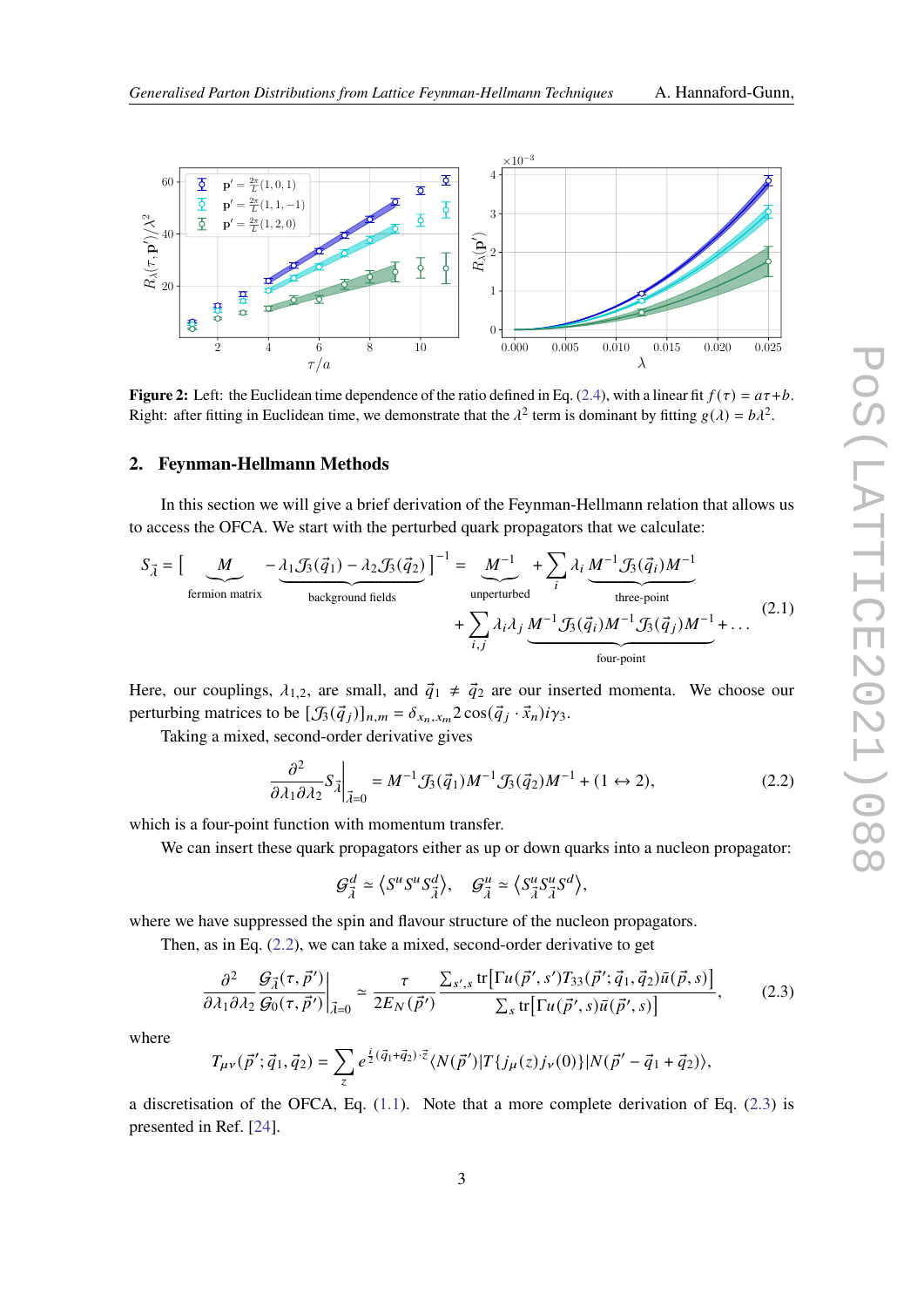We approximate the mixed, second-order derivative with the ratio

<span id="page-3-0"></span>
$$
R_{\lambda} \equiv \frac{\mathcal{G}(\lambda,\lambda) + \mathcal{G}(-\lambda,-\lambda) - \mathcal{G}(\lambda,-\lambda) - \mathcal{G}(-\lambda,\lambda)}{\mathcal{G}(0,0)},
$$
\n(2.4)

and use a linear fit in Euclidean time,  $\tau$ , to extract the OFCA (Fig. [2\)](#page-2-2).

After fitting in Euclidean time, we can fit  $R_{\lambda}$  across multiple  $\lambda$  to a quadratic function,  $g(\lambda) = b\lambda^2$ , as shown in Fig. [2.](#page-2-2) The results are well-described by a quadratic, which confirms that we are extracting the  $\lambda_1 \lambda_2$  contribution that is proportional to the OFCA.

## **3. Parameterisation of the Compton amplitude**

In the previous section, we outlined a method to calculate the OFCA in lattice QCD. Now, we briefly discuss how to parameterise the OFCA in terms of GPD moments.

To begin, we define four linearly independent Lorentz scalars that our OFCA is a function of:

<span id="page-3-1"></span>
$$
\bar{\omega} = -\frac{2(P + P') \cdot (q + q')}{(q + q')^2}, \quad \xi = \frac{q'^2 - q^2}{(P + P') \cdot (q + q')}, \quad t = (P' - P)^2, \quad \bar{Q}^2 = -\frac{1}{4}(q + q')^2. \tag{3.1}
$$

It is well-known that, for large  $\overline{O}^2$ , the off-forward Compton amplitude is dominated by contributions from GPDs [\[2\]](#page-6-3):

$$
T^{\mu\nu}(\bar{\omega},\xi,t,\bar{Q}^2) \simeq g^{\mu\nu}\bar{\omega}^2 \int dx \frac{xG(x,\xi,t)}{1-x^2\bar{\omega}^2-i\epsilon} + \cdots + O(1/\bar{Q}^2),
$$

where G is a GPD. Or in the Euclidean region,  $|\bar{\omega}| < 1$ ,

$$
T^{\mu\nu}(\bar{\omega},\xi,t,\bar{Q}^2) \simeq g^{\mu\nu} \sum_n \bar{\omega}^n \int dx x^{n-1} G(x,\xi,t) + \cdots + O(1/\bar{Q}^2).
$$

A complete leading-twist operator product expansion (OPE) of the OFCA with leading-order Wilson coefficients has been calculated, and is presented in Ref. [\[24\]](#page-7-5). Here, we will present the final result of that work, which is relevant to interpreting the lattice results.

From Eq.  $(2.3)$ , we can see that the quantity of interest is

$$
\mathcal{R}(\bar{\omega}, t, \bar{Q}^2) \equiv \frac{\sum_{s,s'} \text{tr} \big[ \Gamma u(P', s') T_{33} \bar{u}(P, s) \big]}{\sum_s \text{tr} \big[ \Gamma u(P', s) \bar{u}(P', s) \big]}.
$$
(3.2)

First, we note a few extra conditions we apply to our numerical results

- 1. We use zero-skewness kinematics ( $\xi = 0$ ). From Eq. [\(3.1\)](#page-3-1), this is equivalent to  $\vec{q}_1^2 = \vec{q}_2^2$ .
- 2. We use the spin-parity projector  $\Gamma = \frac{1}{2}(\mathbb{I} + \gamma_4)$ .
- 3. We subtract off the  $\bar{\omega} = 0$  contribution:  $\bar{\mathcal{R}}(\bar{\omega}, t, \bar{\mathcal{Q}}^2) = \mathcal{R}(\bar{\omega}, t, \bar{\mathcal{Q}}^2) \mathcal{R}(\bar{\omega} = 0, t, \bar{\mathcal{Q}}^2)$ .

<span id="page-3-2"></span>The final parameterisation we fit to is then

$$
\overline{\mathcal{R}}^{q}(\bar{\omega}, t, \bar{\mathcal{Q}}^{2}) = 2K_{33} \sum_{n=2,4,6}^{\infty} \bar{\omega}^{n} M_{n}^{q}(t),
$$
\n(3.3)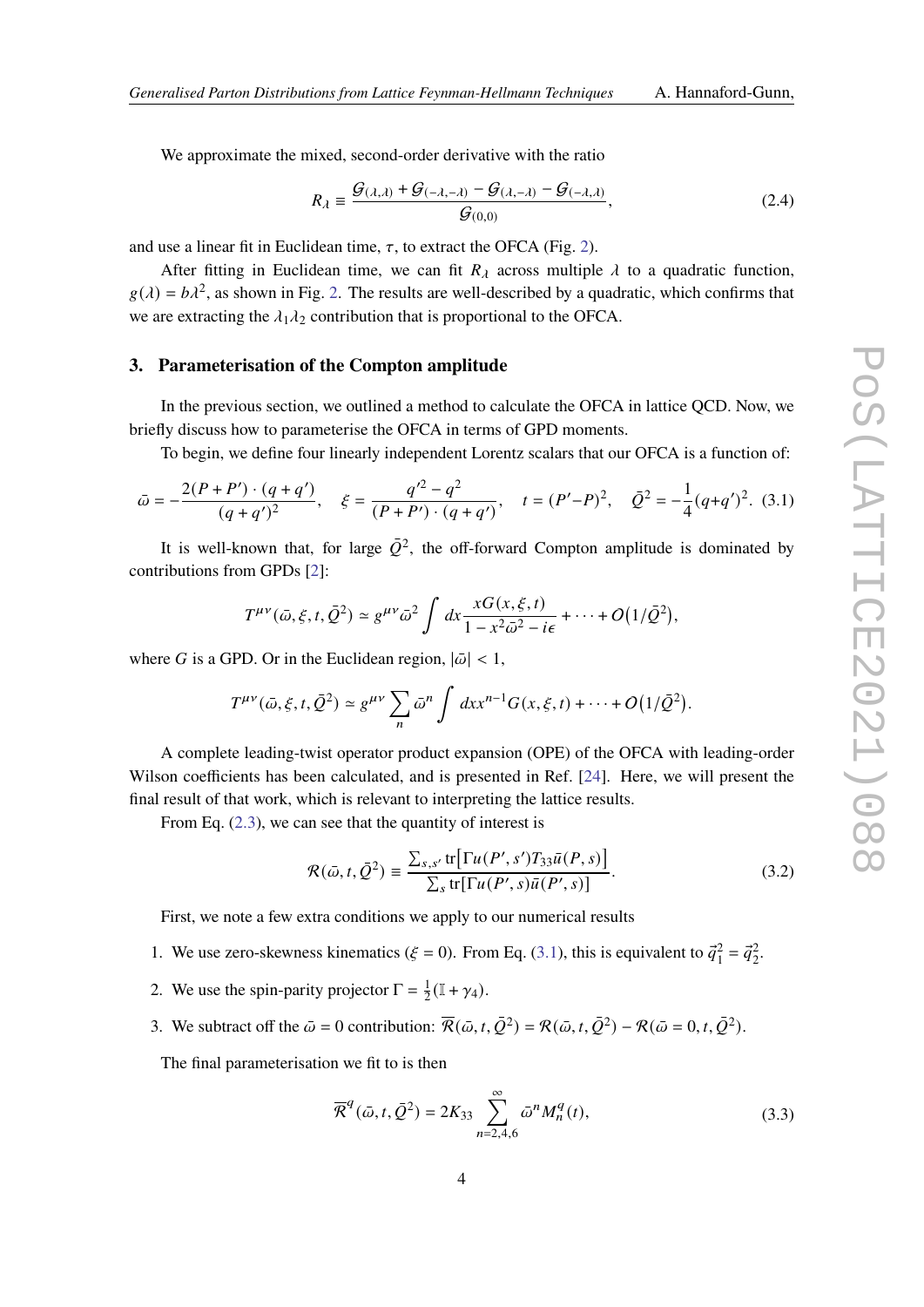**Table 1:** Details of the gauge ensemble used in this work.

<span id="page-4-2"></span><span id="page-4-1"></span>

| <b>Table 1:</b> Details of the gauge ensemble used in this work.                                               |                  |                                                               |                                      |                  |                                                                                     |            |                                         |                                                                        |  |  |
|----------------------------------------------------------------------------------------------------------------|------------------|---------------------------------------------------------------|--------------------------------------|------------------|-------------------------------------------------------------------------------------|------------|-----------------------------------------|------------------------------------------------------------------------|--|--|
| $N_f$                                                                                                          | $\kappa_l$       | $K_S$                                                         | $L^3 \times T$                       | $\boldsymbol{a}$ | $m_\pi$                                                                             | $m_{\pi}L$ | $Z_V$                                   | $N_{\text{cfg}}$                                                       |  |  |
|                                                                                                                |                  |                                                               |                                      | [fm]             | [GeV]                                                                               |            |                                         |                                                                        |  |  |
| $2 + 1$                                                                                                        | 0.1209           | 0.1209                                                        | $32^3 \times 64$ 0.074(2)            |                  | 0.467(12)                                                                           | $\sim 5.6$ | 0.8611(84)                              | 1763                                                                   |  |  |
| $0.8\,$<br>$\overline{\mathcal{R}}^{u}(\bar{\omega}, t, \bar{Q}^{2})/K_{33}$<br>0.2<br>0.2<br>0.0 <sub>1</sub> | $t=0$<br>$0.0\,$ | $t=-1.1\;\mathrm{GeV}^2$<br>$t=-2.2\;\rm{GeV}^2$<br>$\rm 0.2$ | 0.6<br>0.4<br>$\omega(\bar{\omega})$ | 0.8              | $0.6\,$<br>$0.5 -$<br>0.4<br>$M_n^u(t)$<br>$\rm 0.3$<br>$\rm 0.2$<br>0.1<br>$0.0\,$ | 0.5        | $1.5\,$<br>1.0<br>$-t~[\mathrm{GeV}^2]$ | $\frac{\overline{5}}{\overline{2}}$<br>$n=2$<br>$n=4$<br>LT<br>$2.0\,$ |  |  |

**Figure 3:** Left: the quantity defined in Eq. [\(3.3\)](#page-3-2),  $\overline{R}$ , for up quarks, divided by a kinematic factor. Right: the moments,  $M_n$ , defined in Eq. [\(3.4\)](#page-4-0) fit from  $\overline{R}$  for up quarks.

<span id="page-4-0"></span>where  $K_{33}$  is a kinematic factor we can divide out, and we define

$$
M_n^q(x,t) \equiv \int_{-1}^1 dx x^{n-1} \bigg[ H^q(x,t) + \frac{t}{8m_N^2} E^q(x,t) \bigg],\tag{3.4}
$$

the moments of a linear combination of the unpolarised GPDs at zero-skewness. Calculating the independent contributions of  $H$  and  $E$  GPD moments is a goal of future work.

#### **4. Results: Moment Fits and Compton Amplitude**

Details of the gauge ensembles used in this work are given in Tab. [1.](#page-4-1) We calculate two sets of perturbed correlators, with two pairs of inserted momenta,  $\vec{q}_{1,2}$ :

| Set | $\frac{2}{2\pi}q_1$ ,<br>$\frac{1}{2\pi}q_2$ | t [GeV <sup>2</sup> ] | $\overline{O}^2$ [GeV <sup>2</sup> ] | meas |
|-----|----------------------------------------------|-----------------------|--------------------------------------|------|
| #1  | $(1, 5, 1), (-1, 5, 1)$                      | $-1.10$               | 7.13                                 | 996  |
| #2  | (4, 2, 2), (2, 4, 2)                         | $-2.20$               | 6.03                                 |      |

We then vary the  $\bar{\omega}$  variable by varying our sink momentum  $\vec{p}'$ . Since  $|\bar{\omega}| < 1$ , we can truncate the expansion in  $\bar{\omega}$ , Eq. [\(3.3\)](#page-3-2), at some power *J* for  $\bar{\omega}^{2J}$ . Then, using Markov chain Monte Carlo methods [\[25,](#page-7-6) [26\]](#page-7-7), we can fit the moments defined in Eq. [\(3.4\)](#page-4-0). We assume monotonically decreasing moments:

$$
M_2(t) \ge M_4(t) \ge ... \ge M_{2J}(t).
$$

However, future work will aim to incorporate model-independent constraints on GPDs [\[27–](#page-7-8)[29\]](#page-8-0) and on the Compton amplitude [\[30\]](#page-8-1) to derive better prior conditions.

In our case, we fit the first four moments,  $n = 2, 4, 6, 8$ , and report the first two. Plots of  $\overline{R}$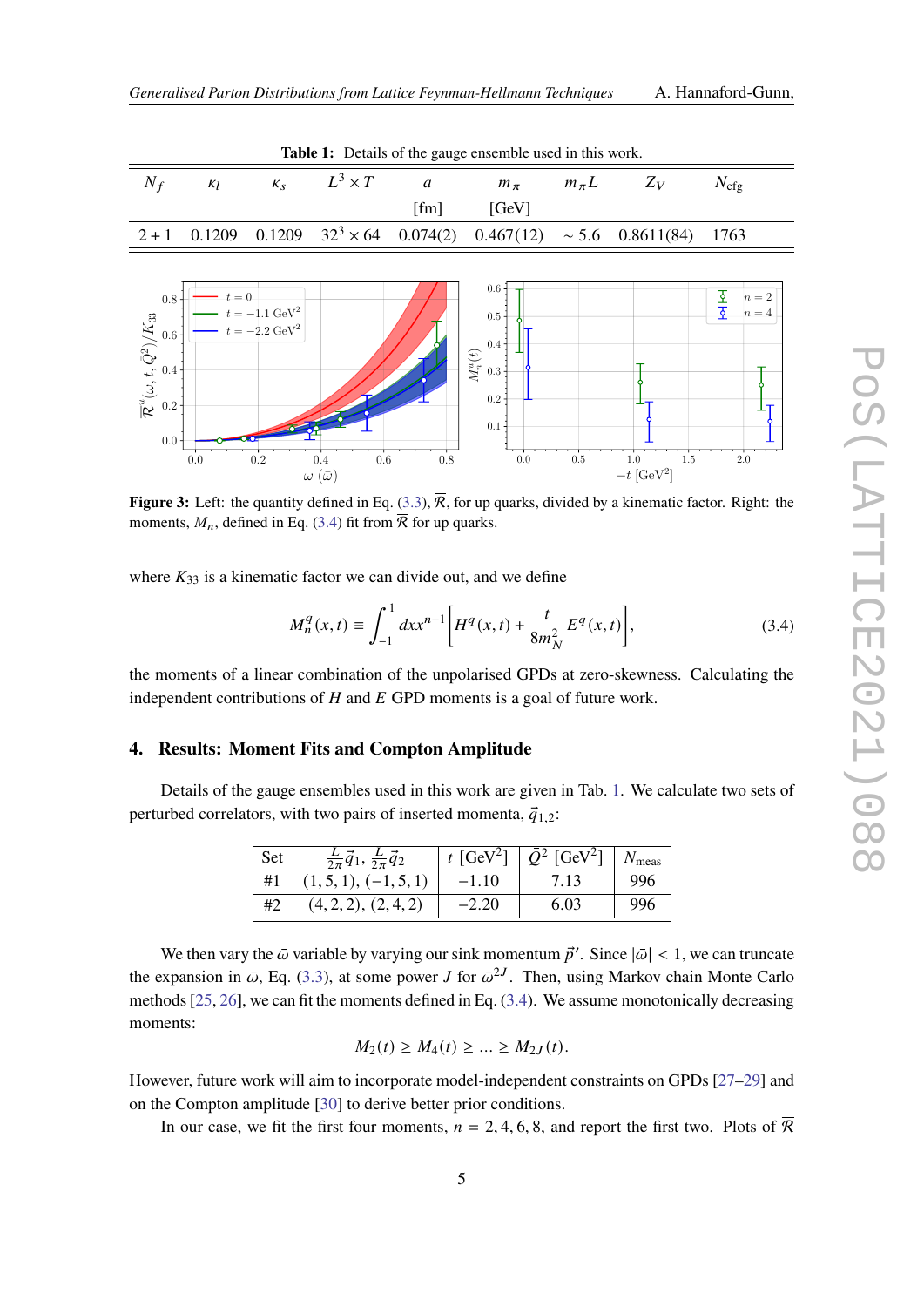and the extracted moments are given in Fig. [3,](#page-4-2) where we observe that the values of  $\overline{R}$  from our lattice simulation are well described by the parameterisation with the moments. Moreover, the  $M_2$ moments are consistent with those calculated using three-point methods [\[11\]](#page-6-7). The  $M_4$  moments have never been calculated before, and hence this study is a first look at the  $t$  behaviour of these moments. We observe a decrease with  $-t$  for both moments, as expected. At present, however, the results are too noisy and exploratory to draw strong distinctions between the  $t$  dependence of the two moments.

# **5. Conclusion and Outlook**

In these proceedings, we have reported on the determination of the off-forward Compton amplitude in lattice QCD. This calculation employed an extension of Feynman-Hellmann methods that have previously been applied to numerous matrix elements, including the forward Compton amplitude.

Although this calculation is highly exploratory, the initial results are very promising. Future work will be aimed at:

- 1. Controlling the systematic errors, including higher-twist corrections and the anomalous asymptotic behaviour of the subtraction function [\[21\]](#page-7-2).
- 2. Separating out the moments of the helicity-conserving and -flipping GPDs,  $H$  and  $E$ , respectively (see Eq.  $(3.4)$ ).
- 3. Calculating a greater kinematic spread of t and  $\overline{Q}^2$  values.

This will allow us to fit many more GPD moments, and report their higher-twist contributions more accurately. Moreover, it would allow us to constrain GPD models, and apply other methods to access GPDs directly from the Euclidean OFCA [\[31\]](#page-8-2).

#### **6. Acknowledgements**

The numerical configuration generation (using the BQCD lattice QCD program [\[32\]](#page-8-3))) and data analysis (using the Chroma software library [\[33\]](#page-8-4)) was carried out on the DiRAC Blue Gene Q and Extreme Scaling (EPCC, Edinburgh, UK) and Data Intensive (Cambridge, UK) services, the GCS supercomputers JUQUEEN and JUWELS (NIC, Jülich, Germany) and resources provided by HLRN (The North-German Supercomputer Alliance), the NCI National Facility in Canberra, Australia (supported by the Australian Commonwealth Government) and the Phoenix HPC service (University of Adelaide). AHG is supported by an Australian Government Research Training Program (RTP) Scholarship. RH is supported by STFC through grant ST/P000630/1. PELR is supported in part by the STFC under contract ST/G00062X/1. GS is supported by DFG Grant No. SCHI 179/8-1. KUC, RDY and JMZ are supported by the Australian Research Council grant DP190100297.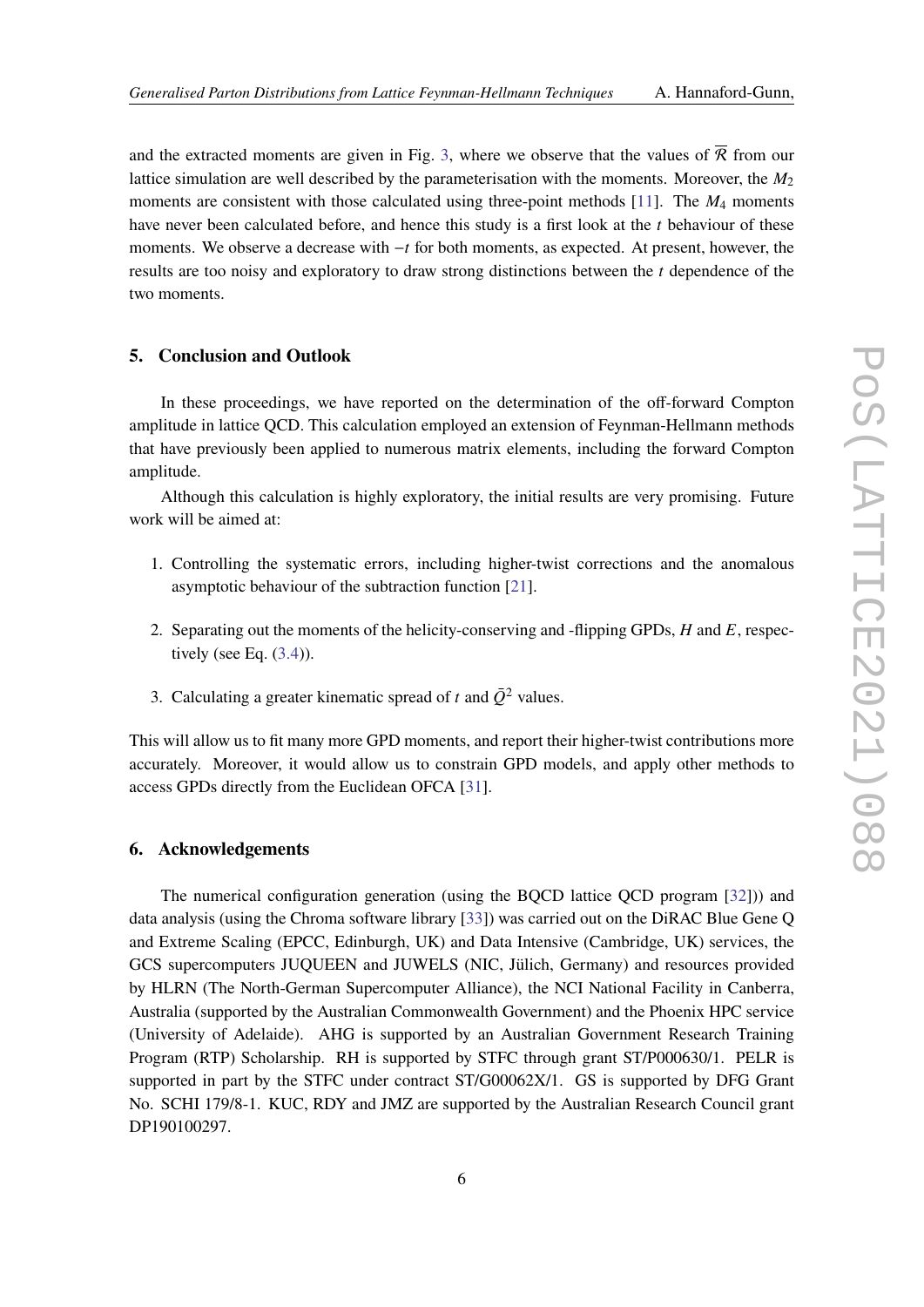## **References**

- <span id="page-6-0"></span>[1] D. Müller, D. Robaschik, B. Geyer, F.M. Dittes and J. Hořejši, *Wave functions, evolution equations and evolution kernels from light ray operators of QCD*, *[Fortsch. Phys.](https://doi.org/10.1002/prop.2190420202)* **42** (1994) [101](https://doi.org/10.1002/prop.2190420202) [[hep-ph/9812448](https://arxiv.org/abs/hep-ph/9812448)].
- <span id="page-6-3"></span>[2] X.-D. Ji, *Gauge-Invariant Decomposition of Nucleon Spin*, *[Phys. Rev. Lett.](https://doi.org/10.1103/PhysRevLett.78.610)* **78** (1997) 610 [[hep-ph/9603249](https://arxiv.org/abs/hep-ph/9603249)].
- <span id="page-6-1"></span>[3] A.V. Radyushkin, *Nonforward parton distributions*, *[Phys. Rev. D](https://doi.org/10.1103/PhysRevD.56.5524)* **56** (1997) 5524 [[hep-ph/9704207](https://arxiv.org/abs/hep-ph/9704207)].
- <span id="page-6-2"></span>[4] M. Burkardt, *Impact parameter dependent parton distributions and off forward parton distributions for zeta —*> *0*, *[Phys. Rev. D](https://doi.org/10.1103/PhysRevD.62.071503)* **62** (2000) 071503 [[hep-ph/0005108](https://arxiv.org/abs/hep-ph/0005108)].
- <span id="page-6-4"></span>[5] V.D. Burkert, L. Elouadrhiri and F.X. Girod, *The pressure distribution inside the proton*, *Nature* **557** (2018) 396.
- <span id="page-6-5"></span>[6] K. Kumericki, S. Liuti and H. Moutarde, *GPD phenomenology and DVCS fitting: Entering the high-precision era*, *[Eur. Phys. J. A](https://doi.org/10.1140/epja/i2016-16157-3)* **52** (2016) 157 [[1602.02763](https://arxiv.org/abs/1602.02763)].
- <span id="page-6-6"></span>[7] P. Hägler, J.W. Negele, D.B. Renner, W. Schroers, T. Lippert and K. Schilling, *Moments of nucleon generalized parton distributions in lattice QCD*, *[Phys. Rev. D](https://doi.org/10.1103/PhysRevD.68.034505)* **68** (2003) 034505 [[hep-lat/0304018](https://arxiv.org/abs/hep-lat/0304018)].
- [8] M. Göckeler, R. Horsley, D. Pleiter, P.E.L. Rakow, A. Schäfer, G. Schierholz et al., *Generalized parton distributions from lattice QCD*, *[Phys. Rev. Lett.](https://doi.org/10.1103/PhysRevLett.92.042002)* **92** (2004) 042002 [[hep-ph/0304249](https://arxiv.org/abs/hep-ph/0304249)].
- [9] M. Göckeler, P. Hägler, R. Horsley, Y. Nakamura, D. Pleiter, P.E.L. Rakow et al., *Transverse spin structure of the nucleon from lattice QCD simulations*, *[Phys. Rev. Lett.](https://doi.org/10.1103/PhysRevLett.98.222001)* **98** (2007) [222001](https://doi.org/10.1103/PhysRevLett.98.222001) [[hep-lat/0612032](https://arxiv.org/abs/hep-lat/0612032)].
- [10] M. Ohtani, D. Brömmel, M. Göckeler, P. Hägler, R. Horsley, Y. Nakamura et al., *Moments of generalized parton distributions and quark angular momentum of the nucleon*, *[PoS](https://doi.org/10.22323/1.042.0158)* **[LATTICE2007](https://doi.org/10.22323/1.042.0158)** (2007) 158 [[0710.1534](https://arxiv.org/abs/0710.1534)].
- <span id="page-6-7"></span>[11] P. Hägler, W. Schroers, J. Bratt, J.W. Negele, A.V. Pochinsky, R.G. Edwards et al., *Nucleon Generalized Parton Distributions from Full Lattice QCD*, *[Phys. Rev. D](https://doi.org/10.1103/PhysRevD.77.094502)* **77** (2008) 094502 [[0705.4295](https://arxiv.org/abs/0705.4295)].
- <span id="page-6-8"></span>[12] A.V. Radyushkin, *Quasi-parton distribution functions, momentum distributions, and pseudo-parton distribution functions*, *[Phys. Rev. D](https://doi.org/10.1103/PhysRevD.96.034025)* **96** (2017) 034025 [[1705.01488](https://arxiv.org/abs/1705.01488)].
- <span id="page-6-9"></span>[13] X. Ji, *Parton Physics on a Euclidean Lattice*, *[Phys. Rev. Lett.](https://doi.org/10.1103/PhysRevLett.110.262002)* **110** (2013) 262002 [[1305.1539](https://arxiv.org/abs/1305.1539)].
- <span id="page-6-10"></span>[14] J.-W. Chen, H.-W. Lin and J.-H. Zhang, *Pion generalized parton distribution from lattice QCD*, *[Nucl. Phys. B](https://doi.org/10.1016/j.nuclphysb.2020.114940)* **952** (2020) 114940 [[1904.12376](https://arxiv.org/abs/1904.12376)].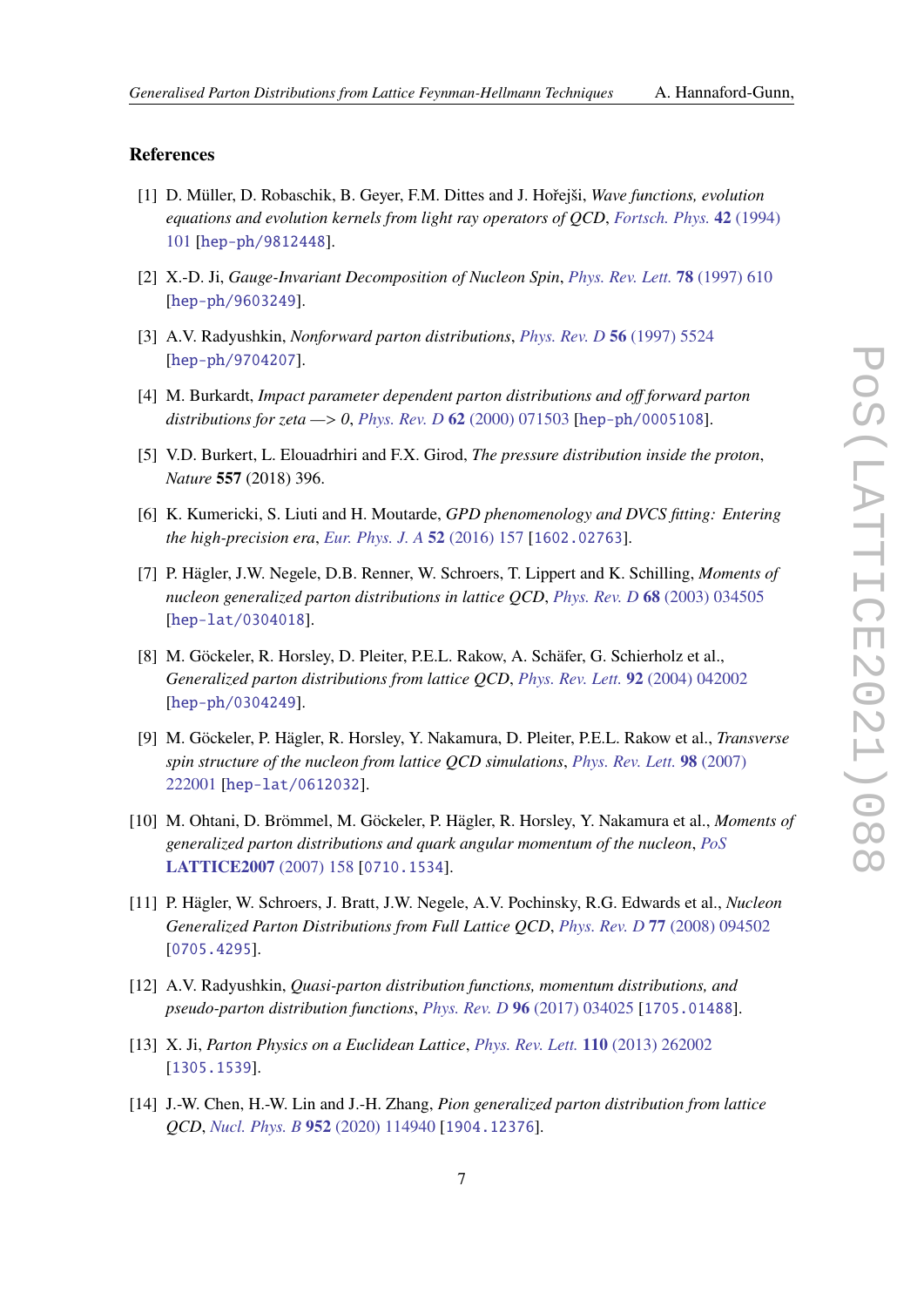- [15] H.-W. Lin, *Nucleon Tomography and Generalized Parton Distribution at Physical Pion Mass from Lattice QCD*, *[Phys. Rev. Lett.](https://doi.org/10.1103/PhysRevLett.127.182001)* **127** (2021) 182001 [[2008.12474](https://arxiv.org/abs/2008.12474)].
- <span id="page-7-0"></span>[16] C. Alexandrou, K. Cichy, M. Constantinou, K. Hadjiyiannakou, K. Jansen, A. Scapellato et al., *Unpolarized and helicity generalized parton distributions of the proton within lattice QCD*, *[Phys. Rev. Lett.](https://doi.org/10.1103/PhysRevLett.125.262001)* **125** (2020) 262001 [[2008.10573](https://arxiv.org/abs/2008.10573)].
- <span id="page-7-1"></span>[17] A.J. Chambers, R. Horsley, Y. Nakamura, H. Perlt, P.E.L. Rakow, G. Schierholz et al., *Nucleon Structure Functions from Operator Product Expansion on the Lattice*, *[Phys. Rev.](https://doi.org/10.1103/PhysRevLett.118.242001) Lett.* **118** [\(2017\) 242001](https://doi.org/10.1103/PhysRevLett.118.242001) [[1703.01153](https://arxiv.org/abs/1703.01153)].
- [18] A. Hannaford-Gunn, R. Horsley, Y. Nakamura, H. Perlt, P.E.L. Rakow, G. Schierholz et al., *Scaling and higher twist in the nucleon Compton amplitude*, *PoS* **[LATTICE2019](https://doi.org/10.22323/1.363.0278)** (2020) 278 [[2001.05090](https://arxiv.org/abs/2001.05090)].
- [19] K.U. Can, A. Hannaford-Gunn, R. Horsley, Y. Nakamura, H. Perlt, P.E.L. Rakow et al., *Lattice QCD evaluation of the Compton amplitude employing the Feynman-Hellmann theorem*, *[Phys. Rev. D](https://doi.org/10.1103/PhysRevD.102.114505)* **102** (2020) 114505 [[2007.01523](https://arxiv.org/abs/2007.01523)].
- [20] K.U. Can, A. Hannaford-Gunn, E. Sankey, R. Horsley, Y. Nakamura, H. Perlt et al., *Investigating the low moments of the nucleon structure functions in lattice QCD*, in *38th International Symposium on Lattice Field Theory*, 10, 2021 [[2110.01310](https://arxiv.org/abs/2110.01310)].
- <span id="page-7-2"></span>[21] A. Hannaford-Gunn and E. Sankey, *Investigating the Compton amplitude subtraction function in lattice QCD*, in *38th International Symposium on Lattice Field Theory*, 12, 2021.
- <span id="page-7-3"></span>[22] A. Chambers, J. Dragos, R. Horsley, Y. Nakamura, H. Perlt, D. Pleiter et al., *Electromagnetic form factors at large momenta from lattice QCD*, *[Phys. Rev. D](https://doi.org/10.1103/PhysRevD.96.114509)* **96** (2017) 114509 [[1702.01513](https://arxiv.org/abs/1702.01513)].
- <span id="page-7-4"></span>[23] W. Bietenholz, V. Bornyakov, M. Göckeler, R. Horsley, W.G. Lockhart, Y. Nakamura et al., *Flavour blindness and patterns of flavour symmetry breaking in lattice simulations of up, down and strange quarks*, *[Phys. Rev. D](https://doi.org/10.1103/PhysRevD.84.054509)* **84** (2011) 054509 [[1102.5300](https://arxiv.org/abs/1102.5300)].
- <span id="page-7-5"></span>[24] A. Hannaford-Gunn, K.U. Can, R. Horsley, Y. Nakamura, H. Perlt, P.E.L. Rakow et al., *Generalised parton distributions from the off-forward Compton amplitude in lattice QCD*, [2110.11532](https://arxiv.org/abs/2110.11532).
- <span id="page-7-6"></span>[25] J. Salvatier, T.V. Wiecki and C. Fonnesbeck, *Probabilistic programming in Python using PyMC3*, *PeerJ Computer Science* **2:e55** (2016) [[1507.08050](https://arxiv.org/abs/1507.08050)].
- <span id="page-7-7"></span>[26] M.D. Hoffman and A. Gelman, *The No-U-Turn Sampler: Adaptively Setting Path Lengths in Hamiltonian Monte Carlo*, *Journal of Machine Learning Research* **15** (2014) 1593 [[1111.4246](https://arxiv.org/abs/1111.4246)].
- <span id="page-7-8"></span>[27] P.V. Pobylitsa, *Disentangling positivity constraints for generalized parton distributions*, *[Phys. Rev. D](https://doi.org/10.1103/PhysRevD.65.114015)* **65** (2002) 114015 [[hep-ph/0201030](https://arxiv.org/abs/hep-ph/0201030)].